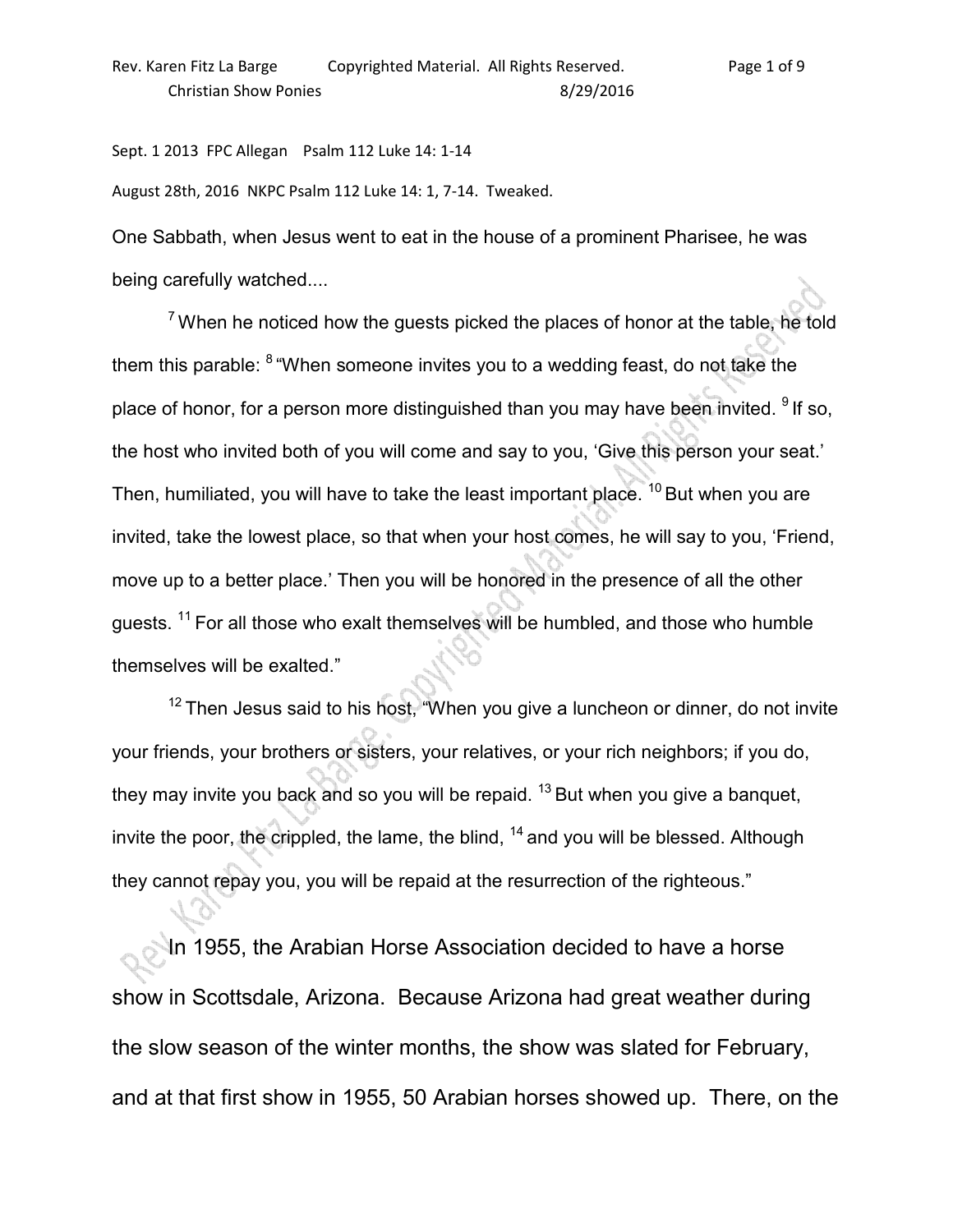grounds of the spectacular Arizona Biltmore Hotel, the mares, stallions and foals were judged in various categories but always with an eye to their beauty and to how close the horses came to the judges idea of the perfect Arabian horse. Once the winning horses were declared, they immediately became more valuable and more sought after for breeding and passing their genetics on to other horses in the breed. Over the years, the Scottsdale Arabian Horseshow kept getting bigger. Currently over 2400 Arabian horses from around the world come to Scottsdale AZ to compete

against each other at the Scottsdale Arabian Horse Show.

 The show has long left the hotel grounds and now takes place at the state of the art WestWorld a 132 acre horse show and multipurpose facility that is financially supported by the city of Scottsdale. With its nine beautiful arenas and new covered Equidome, the event organizers for 2013 show turned the ticketing over to Ticketmaster, who completely botched the job.

 Traditionally, at horse shows, all tickets are general admission and the people who want good seats arrive early and then stay in them as long as they like before they move around to other open seats. The horse people are also used to being able to frequently leave their seats and to walk down to lean right up on the rail to get a closer look at a horse that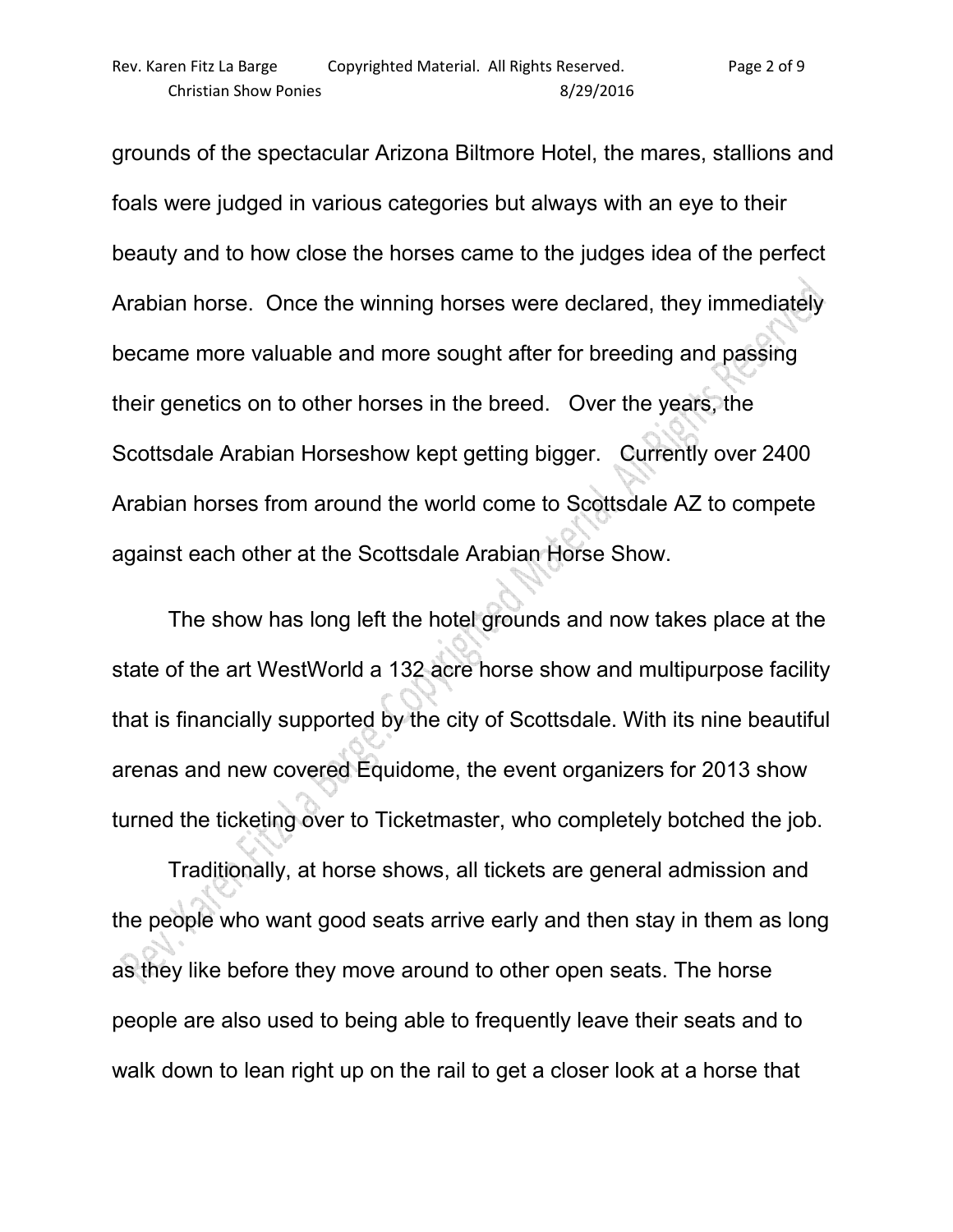they are particularly interested in during the show. --Not aware of this culture, Ticketmaster assigned the first four rows closest to the rail to be the elite reserved seating, and placed all the non reserved general admission seats in the rows higher up behind them. The result of this situation was that once the horse show started, the high priced reserved seating very quickly became the worst seats in the house. Instead of being able to see the horses up close right on the other side of the fence, those who were sitting in the reserved seats were treated to an unobstructed view of the backsides of the trainers and owners and potential buyers who were willing to stand up along the rail to watch. Without ushers that were willing to enforce a change in this long standing culture of standing along the fence, those folks who had spent the big bucks to be treated as special and elite were forced to choose between trying to get a glimpse of a horse between the shifting bodies now standing right in front of them or to give up and move to the worst seats that were left over in the now filled up general admission section.

 Doesn't everyone want to be treated special or to put ourselves first? In the grocery store, we walk a little bit faster to head toward the check out lines in order to get in front of that mom with her overflowing cart and three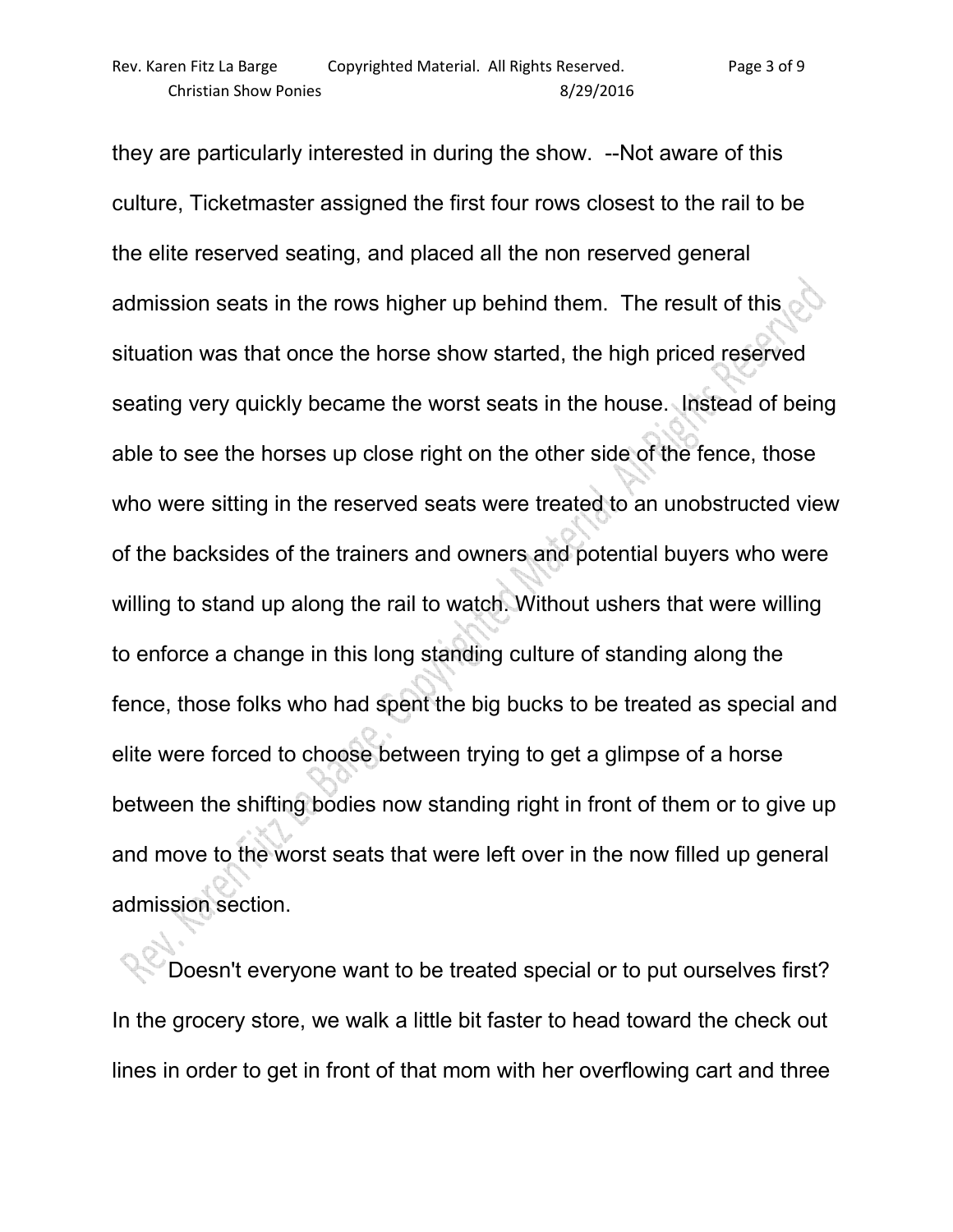squirming kids. We love it when our work is recognized with a raise or with an award, and we constantly are comparing our cars, our homes, our yards, our kids and our clothes with those of others. While some people may be shy and may not like to be singled out of the crowd, they still love to be considered the best or most accomplished and to be admired by others. Christians are no different from others in that regard. --All you need to do to find this out is to attend a gathering of pastors or church people comparing notes and listen for about 2 minutes to hear the comparisons begin.

 "We had to bring in chairs for our Christmas Eve service," one pastor will say. "It was standing room only." "Our Christmas Eve service was acoustically amazing with our brand new sound system this year." "We enjoy worshipping in our new sanctuary." "We had 27 kids in our Vacation Bible School this summer." "We served 82 people at our Soup Kitchen this week."

 Sometimes the comparisons are not so blatant, but more subtle: "We are starting a new children's choir this fall. Can anyone recommend a great kids Christmas program? " And sometimes the comments are so obscure that they are almost ridiculous. "If people from your church happen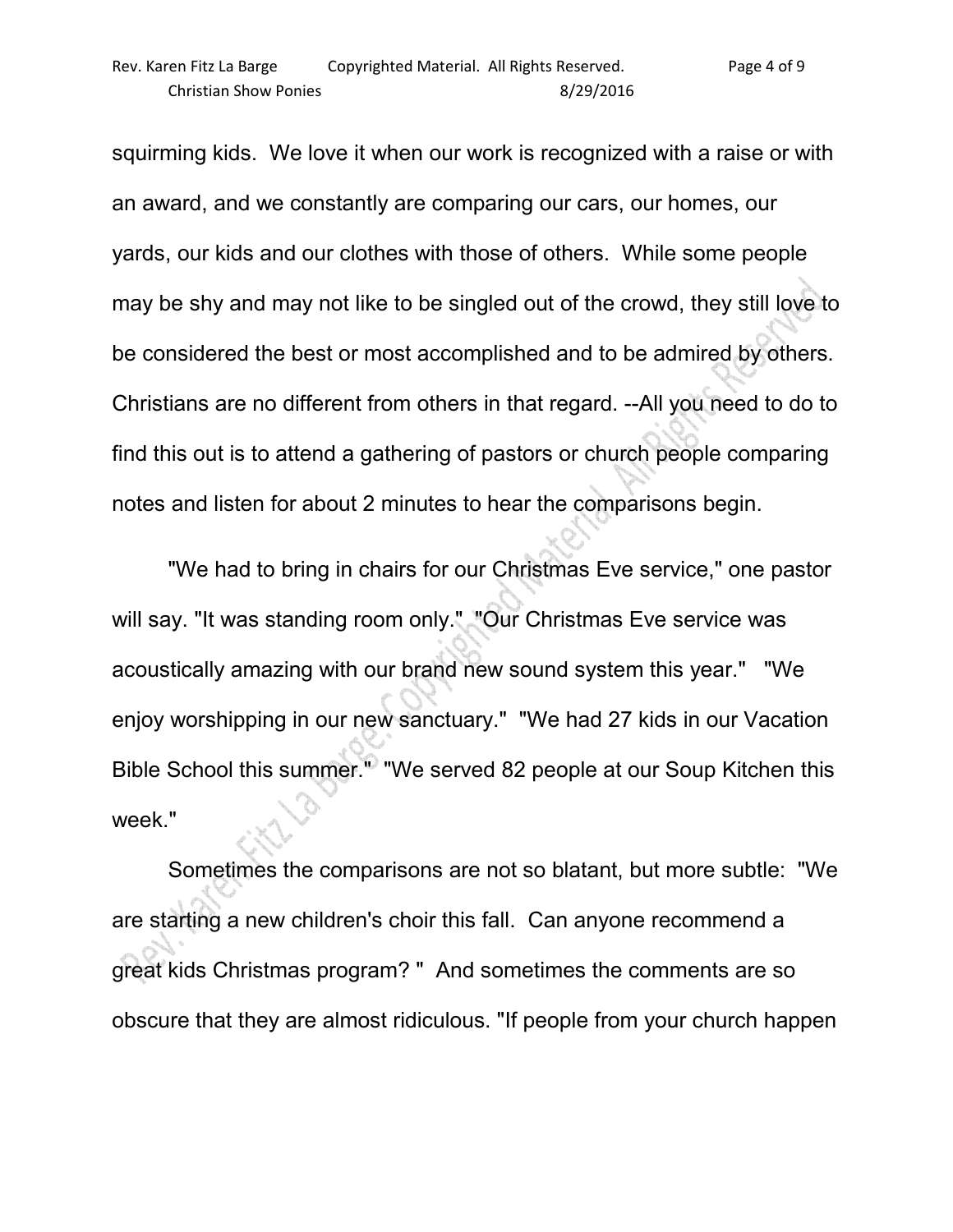to stop by our church next Tuesday, be sure to park on the street because we are getting the parking lot redone that day."

 And even if things are not going so well and you can't think of anything new and wonderful happening at your church to brag about, there is always the tried and true strategy of complaining how bad things are and comparing how much you have to sacrifice just to keep things running. A sort of an odd sense of false humility over how much you have suffered for the sake of the gospel. "I am so tired. The church custodian quit and I had to clean the bathrooms and vacuum all the carpet in the sanctuary yesterday." "You think that is bad? Our church had 3 funerals last week and with four members in the hospital and our music director headed out of town, I have worked at least 80 hours this week, and while I was gone the dog ate something he shouldn't have and threw up all over my carpet. I had to scrub it out."

 The point of our passage and our message today is to remind us how completely and totally ridiculous we can get when we strive so hard to be recognized as the best among others. Just like it would be ridiculous for us to assume that of course you are sitting at the head table for the wedding party when you are merely invited to the wedding, in the same way it is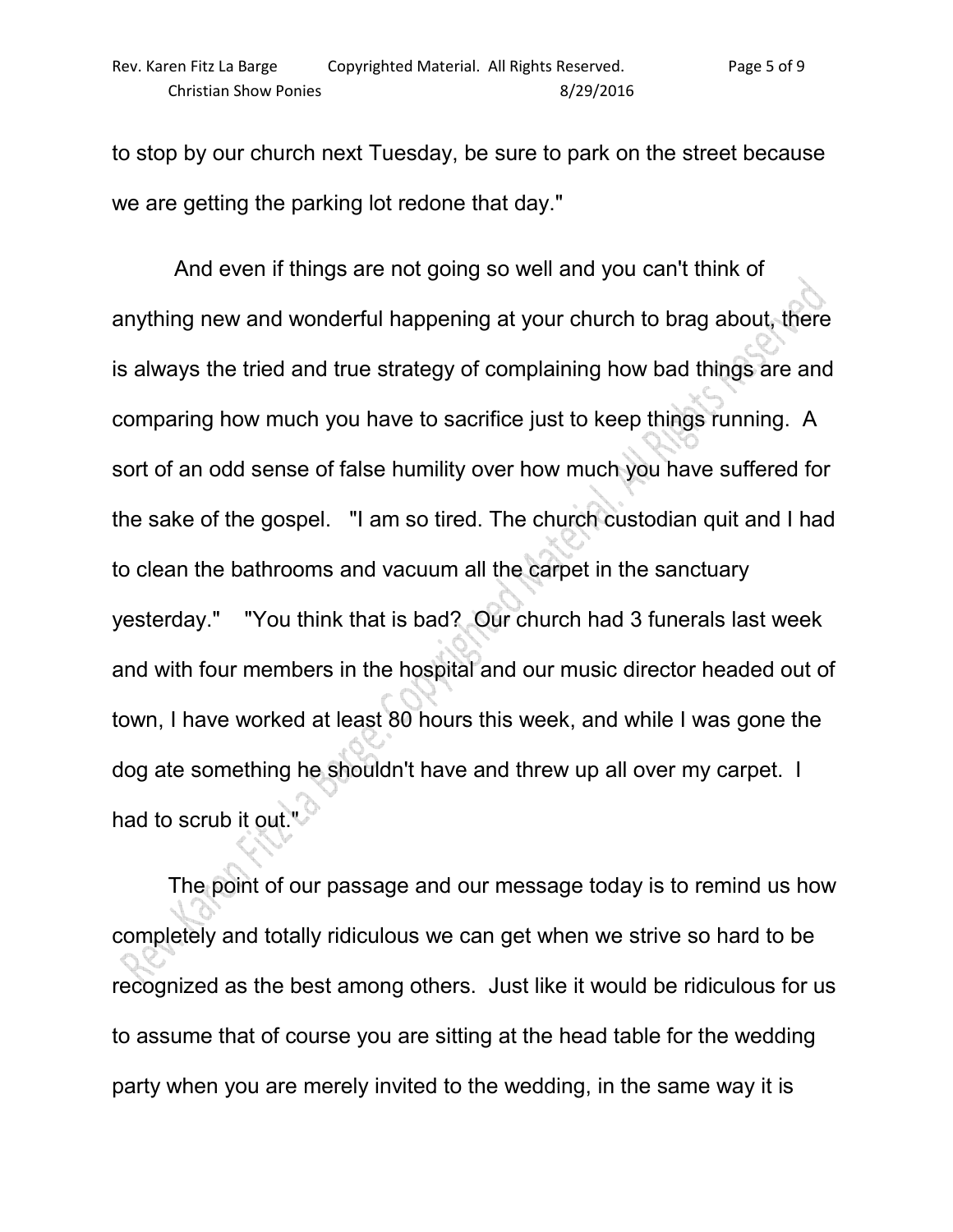ridiculous for us to strive for human recognition when the real person that we should be working to please is God.

 In the 1980's when I was in my Baptist youth group, I heard about a youth director who took this idea and who radically put it into practice. He was tired of the entire scene where youth groups were requested to do some service work around the church for free, and the same tired old yard raking events and singing the same old carols at the nursing home year after year. So instead of planning youth events that would be applauded and commented on by the congregation, he instead came up with a plan to do something he called "Secret Service".

 And so he got to work in planning this new way of doing things. --He took a big chunk of his annual youth budget and bought a old panel delivery truck. After helping the youth clean it all up, they painted the entire truck black both inside and out. At youth group, the kids would come up with an idea of a service project that they wanted to do. They were allowed to tell no one outside of the group. --They then had to plan and raise funds and implement the project without anyone knowing that they did it and without any recognition whatsoever. For their first secret service project, the youth planned to plant flowers outside some of their oldest members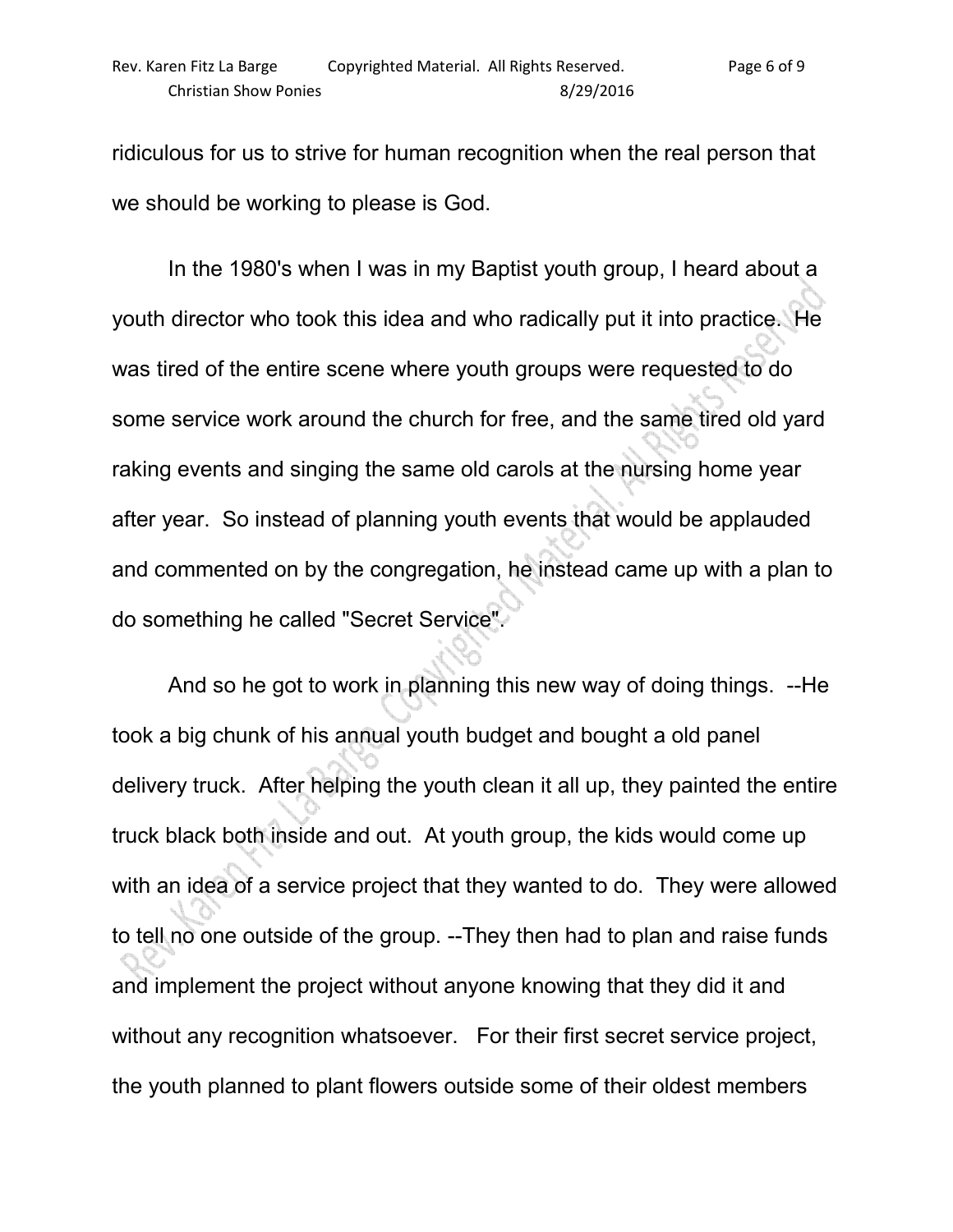homes. So they all dressed in black and met at 11 pm in the church parking lot. They loaded the flowers and their tools into the van and headed out into the night. That first night, their plans to do some service in secret were foiled by a police officer who pulled them over and interrogated them. After some fast talking by the youth director, he ultimately escorted them to the three senior citizens homes and watched them do their service in silence, but the flashing lights of his car in the other part of the neighborhood where the van was pulled over soon got the word out of exactly who it was who was responsible for the newly planted flowers.

 Not to be deterred in their pursuit of doing good in secret, the youth director then changed the secrecy rules and called and notified the police department every time before the youth group headed out into the darkness. But their efforts met with mixed success. Frequently the youth were unable to discipline themselves to keep completely silent, and the homeowners would hear something and awaken to turn on the yard lights on the youth group trying to rake up leaves in the darkness or to trying to shovel snow without making scraping sounds.

 And the youth proved to be really terrible at trying to keep their good services secret. --Someone who did the secret service would inevitably tell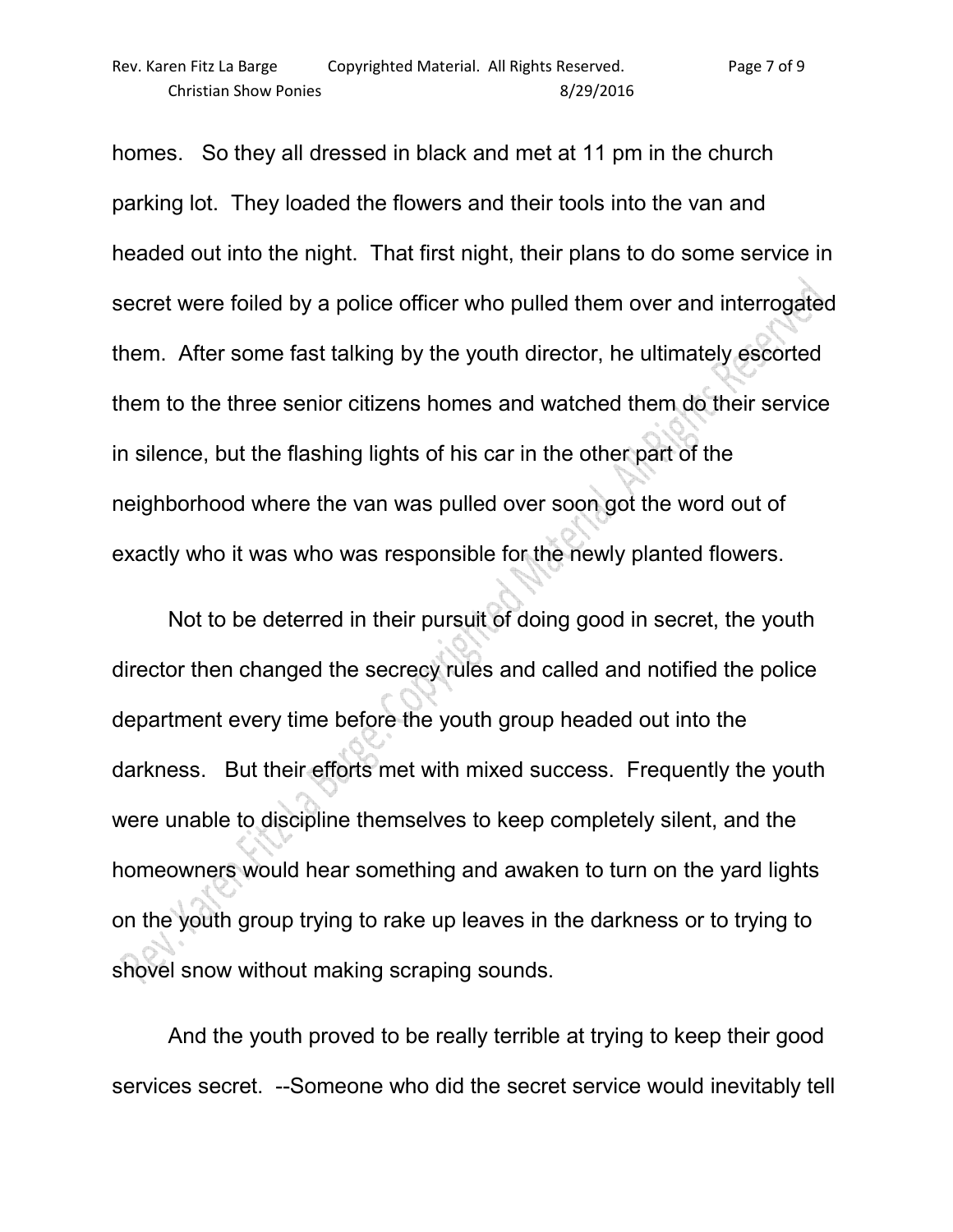their friends about how much fun it was to dress up in black and go out to do great things at night without getting caught. And there was more than one of the youth who could not resist smiling or giggling uncontrollably when asked about a particular secret service by someone who had received it.

 Toward the end of the school year, when their panel truck broke down, the youth director abandoned the idea of the "Secret Service". But the story of this youth director and what he tried to teach his kids has remained a youth group legend. It is said that the kids who actually participated in these adventures never ever forgot it and also were much more acutely aware of just how much of what we do is done in order to receive the praise and the recognition of other people. --While we tell ourselves that we are doing things because we love Jesus and because we want to spread the love of God to the world, frequently we are all too ready to accept the praise and recognition that comes from a job well done.

 In conclusion, our scripture passage today is a lesson about human nature and our constant wanting to be part of the special and the most elite. We love to be considered the best and most important person in the room. We want to have other people recognize our good work and to reward and